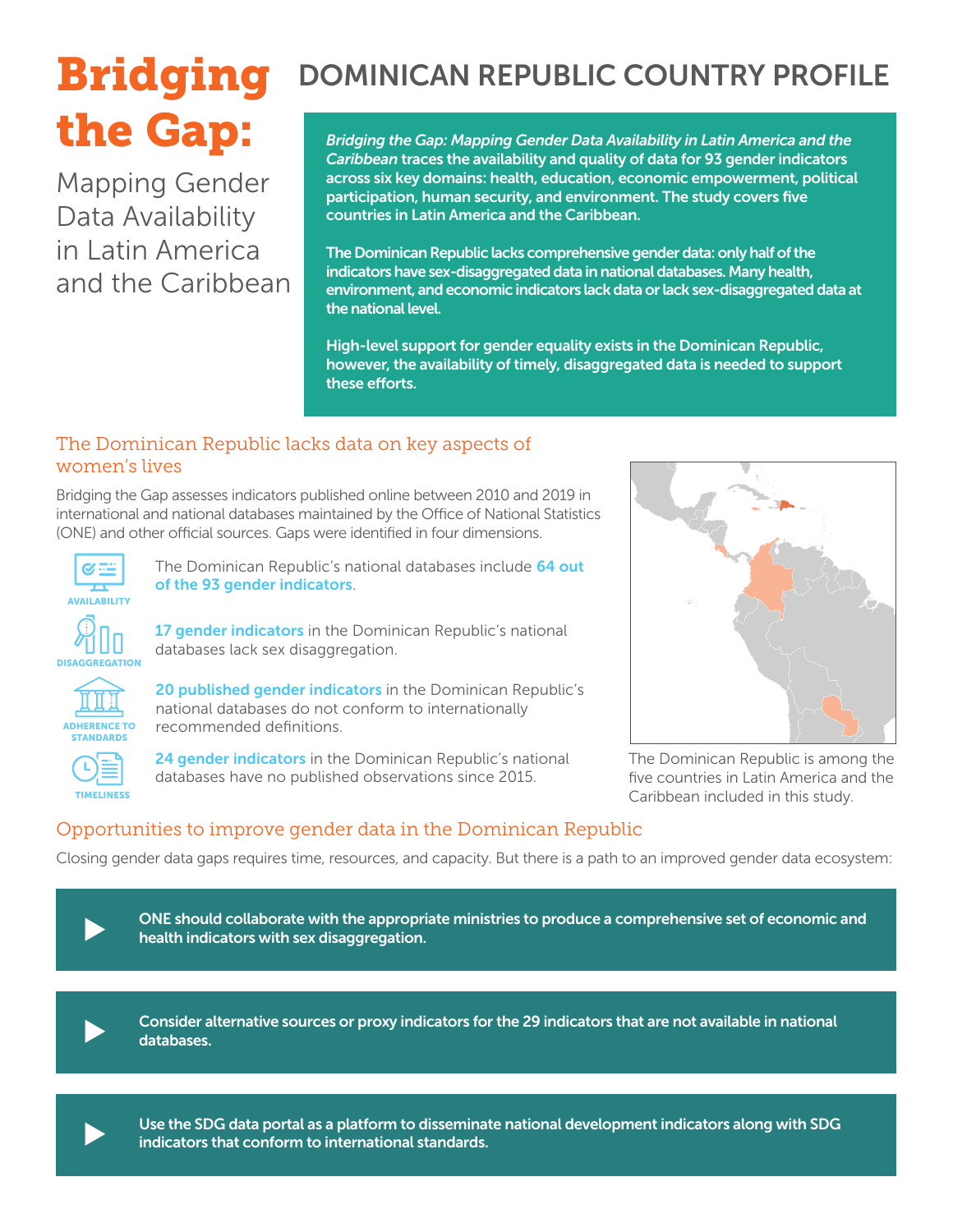#### A closer look at gender data gaps

This study assesses data in both national and international databases. The Dominican Republic's national databases lack data for 32 percent of the gender indicators reviewed. Databases maintained by international organizations have better coverage of the Dominican Republic's gender indicators, but 22 percent are still missing.



The Dominican Republic publishes an average number of sex-disaggregated gender indicators in national databases compared to other countries included in the study.



Inc Bommean Repadue paddened in management The Dominican Republic publishes the highest number of sex-disaggregated gender indicators in international

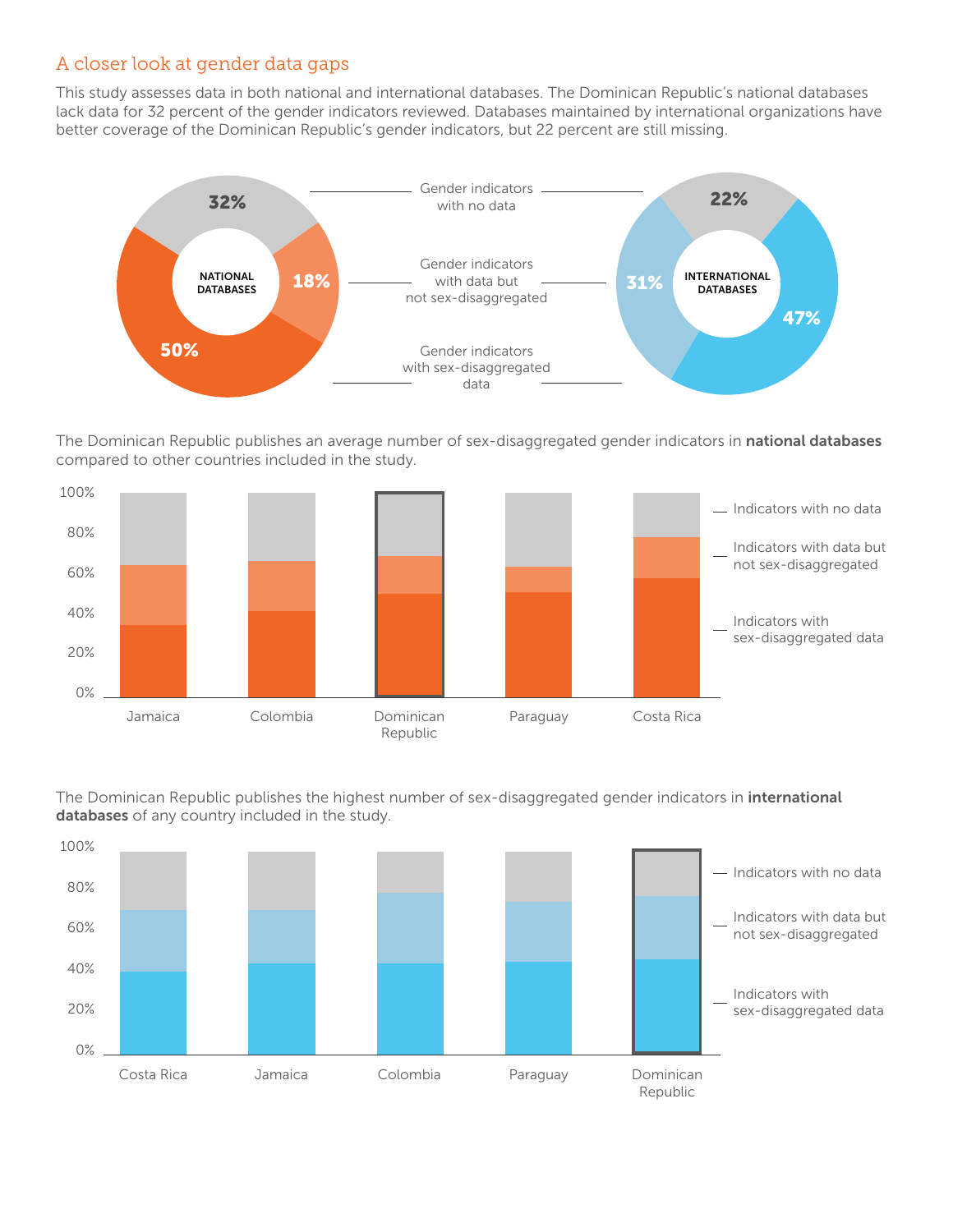#### Data availability and timeliness

Economic opportunities and health have the highest availability of data in the Dominican Republic, but gaps remain in the availability of sex-disaggregated data in all domains, particularly in political participation and human security. There is no sex disaggregation for any environmental indicator at the national level.



Thirty-eight percent of gender indicators in the Dominican Republic's national databases have no published observations since 2015.



#### Core systems to produce gender data

Many of the gender indicators in the Dominican Republic are produced through surveys. While surveys have been conducted for the Dominican Republic across a broad range of topics, household health surveys, labor force surveys, and surveys on the status of women should be conducted more frequently.